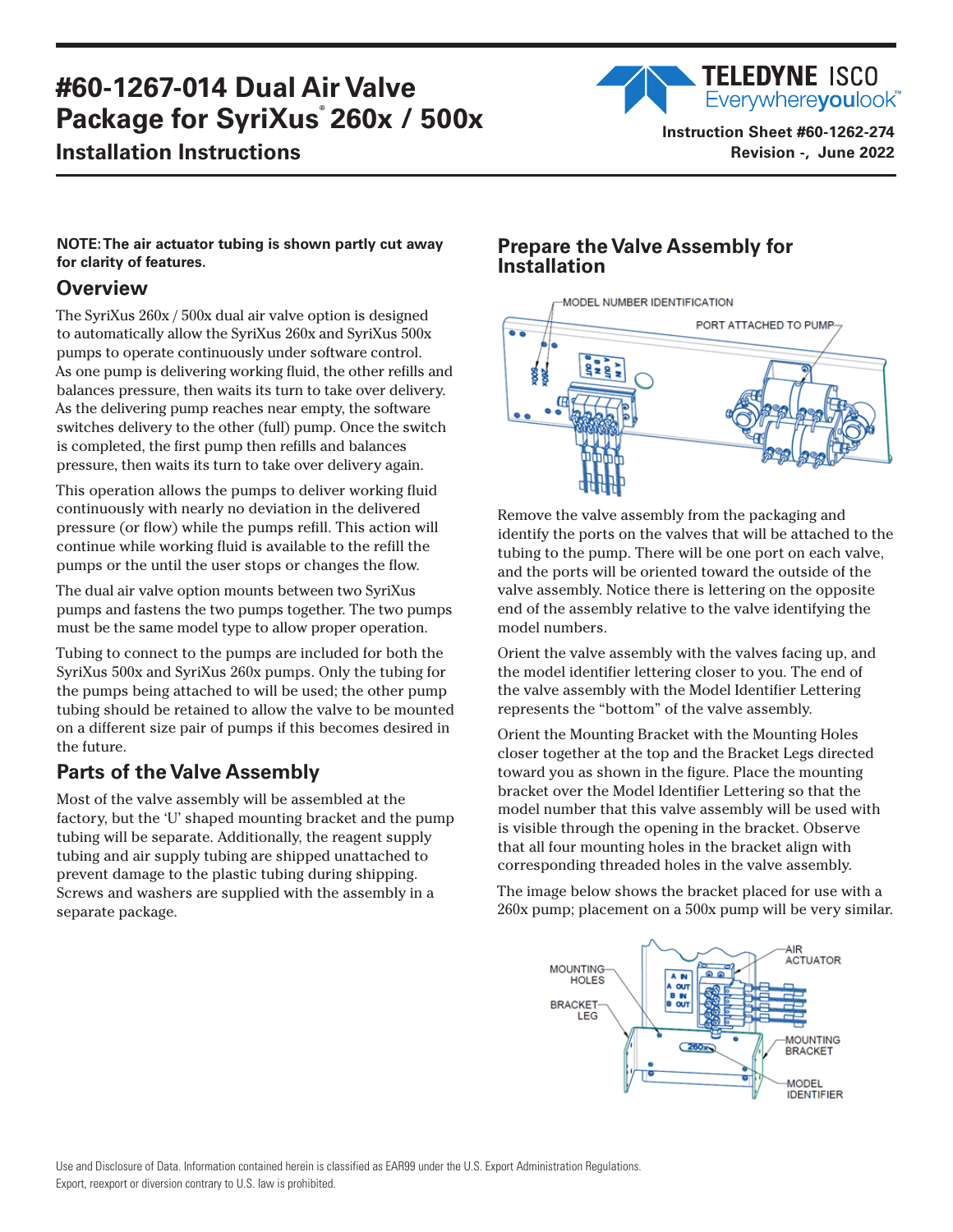Locate four #8-32 x 3/8" long screws in the hardware package; and install a single #8 internal thread lock washer on each screw, followed by a single #8 flat washer on each screw. Thread these screws with washers into each of the four holes in the mounting bracket. Finger tighten these screws but do not completely tighten them down yet. When properly installed, all four screws will be in place and the correct model identification number will be visible, but the bracket can be moved slightly to assist on installation later.

Locate the tubing that will be attached between the valve assembly and the pumps. These tubing assemblies have labels identifying the appropriate SyriXus pump model: one pair of tubing assemblies are labeled as '260x' and the other pair as '500x'. Select the tubing corresponding to the pump model that this valve will be used with. Use PTFE tape on the NPT fitting for the 500x only. Do not use PTFE tape on the other threaded nuts.

The pump tubing assemblies have different fittings preattached to each end. One of the fittings will fit into the valve body. Attach the tubing to the valve port. The figure below shows the SyriXus 260x pump tube; the SyriXus 500x would be similar.



Insert two #6-32 x 1/2 screws into #6 internal tooth lock washers, then insert the #6-32 x 1/2 screws with lock washer into a #6 flat washer. Next, insert four #4-40 x 3/8 screws each into an oversize #4 flat washer. Place these screws and washers within convenient reach near the pump.

Position the valve assembly on the side of one of the pumps with the pump tube aligned with the port in the cap. While holding the valve in place, thread the port fitting into the pump cylinder cap. Tighten the gland nut on the tubing finger tight.



Continuing to hold the valve assembly in place, insert the #6 screw with washers into the valve mounting bracket in the bottom hole closest to the valve as shown in the figure. Tighten this screw only finger tight. Install the two #4-40 screws in the top two holes in the mounting bracket near the front of the pump as shown.

Move the second pump into position so that the free pump tubing aligns with the port in the second pump's cap. Thread the port fitting into the pump cylinder cap. Tighten the gland nut on the tubing finger tight.

Install the remaining #6-32 screw with washers and #4-40 screws with washers into the mounting bracket and into the second pump.

Adjust the position of the valve assembly and then tighten the six screws just installed.

Tighten the gland nut on the tubing into both cylinder caps.

Tighten the fittings into the valves to no more than 120 inchpounds [14 N·m].

With the valve assembly positioned satisfactorily, tighten the four screws near the model identifier lettering at the bottom of the valve assembly.